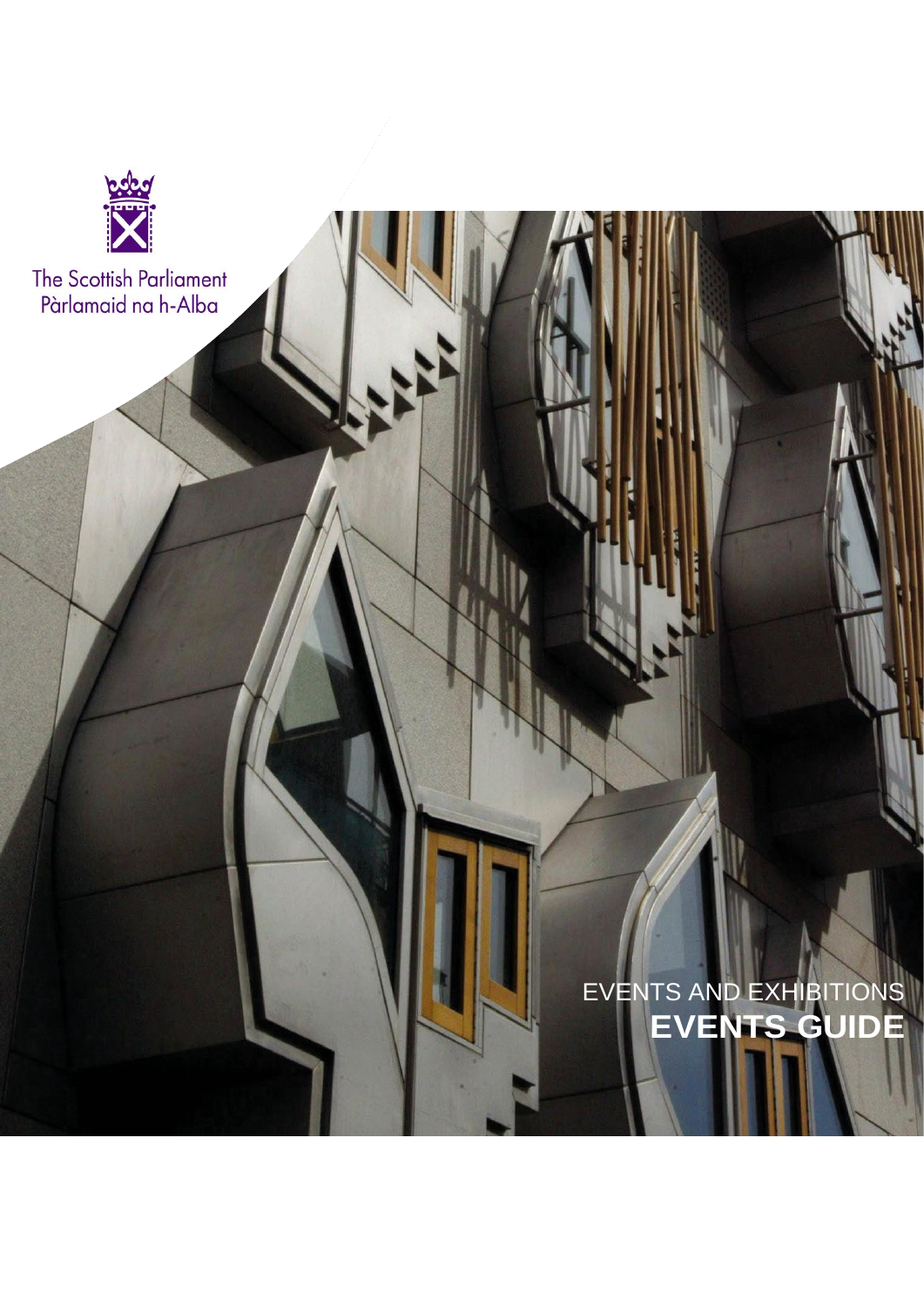# **Contents**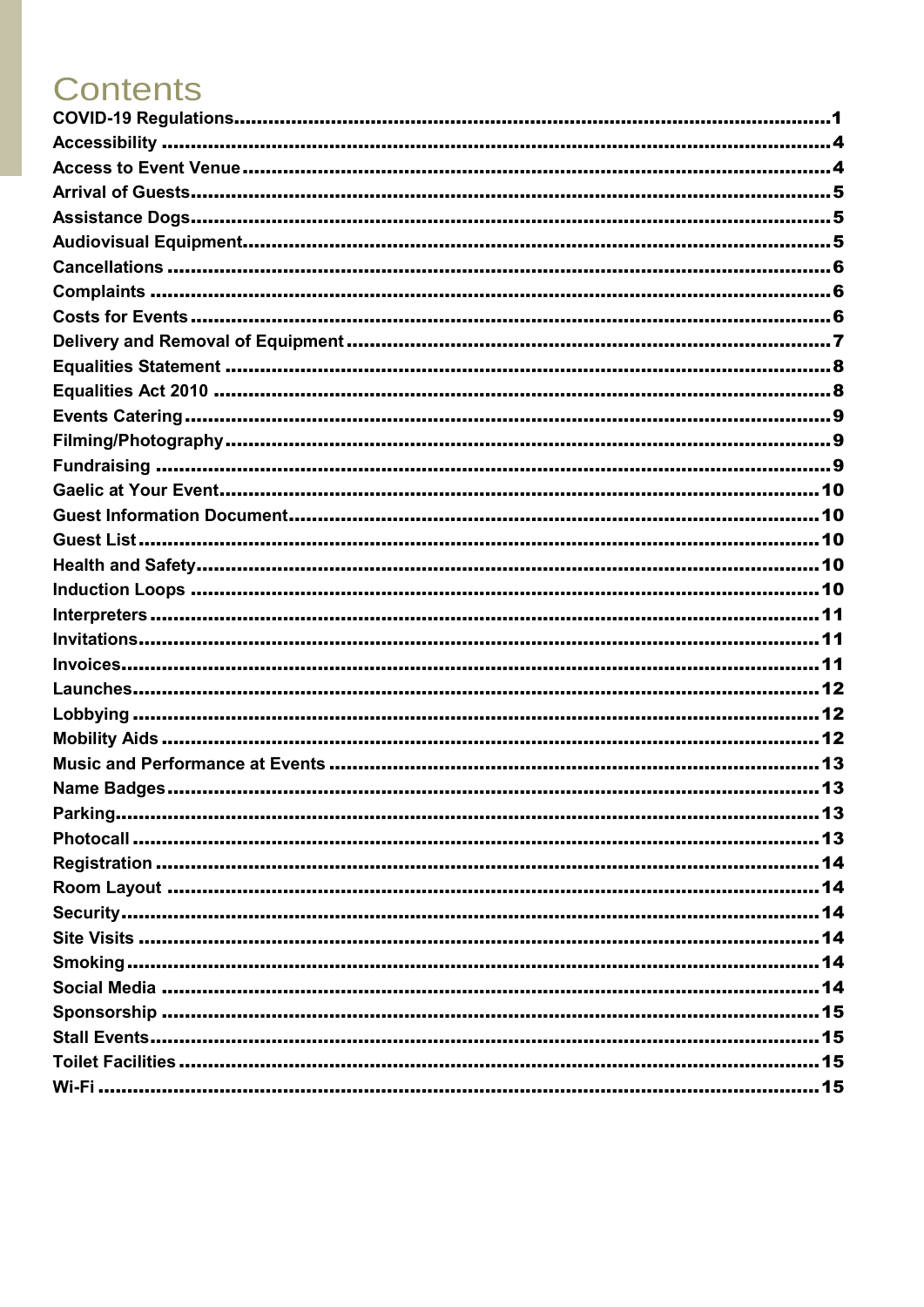#### <span id="page-2-0"></span>**Covid-19 Regulations**

Please note the following temporary measures are in place to ensure events at the Scottish Parliament are delivered safely. In the short to medium term we will be operating with a reduced number of event venues in the building. We will also limit the number of guests in each venue. We will continue to monitor the guidance and update this document accordingly.

All guests to the Scottish Parliament are encouraged to download Check In Scotland app [using this link.](https://www.checkin.scot/) All guests attending an event are reminded not to travel if displaying COVID-19 symptoms or are awaiting the result of a PCR test. We'd also strongly encourage everyone to take a lateral flow test within 24 hours leading up to an event and to arrange a PCR test if the lateral flow result is positive. We will be applying 1m physical distancing for all events.

Please speak to your Events Officer if you have any questions around the new guidance.

#### **Access to Event Venue**

• Advance access to the venue may be shorter than normal. Our cleaning team will conduct a room clean after the Porters have completed setting the room up for your event.

#### **Delivery of Equipment**

Small deliveries such as single pull up banners or leaflets, programmes, etc are permitted. We are not currently accepting larger deliveries for events.

#### **Events Catering**

- Catering at your event will be served as safely as possible. Service staff will always remain at 1-meter distance where possible. Catering items will be served in individual boxes and refreshments will be pre-poured on service tables for guests to collect.
- Catering supplied by external organisations for food sampling events is not currently permitted.

#### **Face Coverings**

Face coverings must be worn  $-$  unless exempt  $-$  when moving around Holyrood and guests may choose to continue to wear face coverings when seated. When eating or drinking, face coverings can be removed.

#### **Guest Information Document**

- The Guest Information Document has been updated to reflect the new measures in place when attending an event. Please send this document to all guests in advance of the event. This document does not need to be shared with MSPs.
- You can access the [Guest Information Document using this link.](https://archive2021.parliament.scot/Eventsandexhibitions/Information_for_Guests_Dec2021.pdf)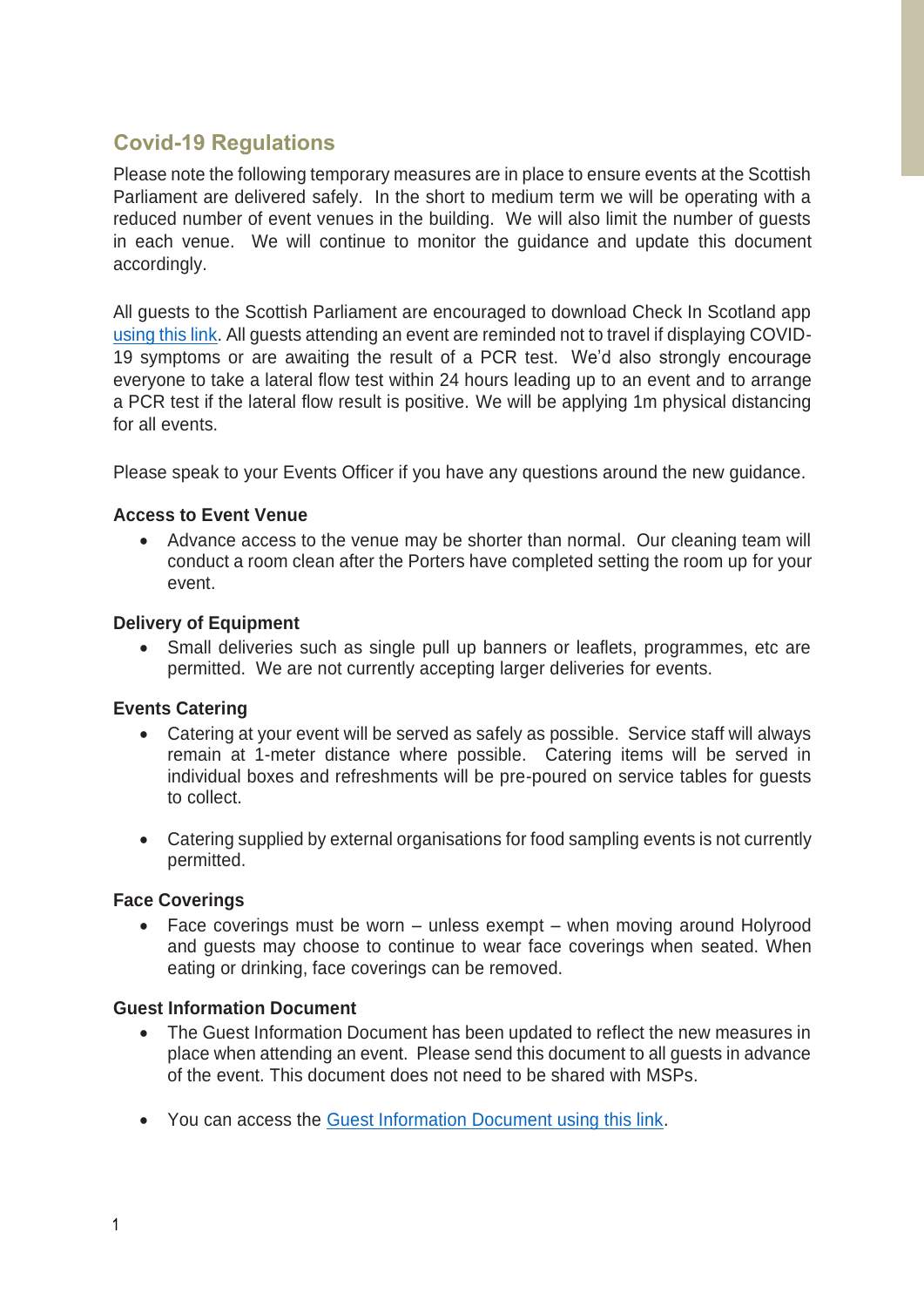#### **Guest Numbers**

- With restrictions in place, the following numbers are permitted for a standing reception:
	-
	- Members' Room 60 (this includes MSPs and catering staff)
	- Committee Room One 40 (this includes MSPs and catering staff)
	- Committee Room Three 20 (this includes MSPs and catering staff)
- Please speak to your Events Officer if you wish to alter the layout of your room. Changes to the room, such as a theatre style layout, will further reduce the capacity for your guest numbers.
- The number of events quests will be strictly adhered to. Your quest list must reflect the capacity agreed with your Events Officer.
- Your Events Officer will advise on the number of catering staff once you have selected your catering order.

#### **Name Badges**

• We ask that you don't use name badges at your event to avoid any excess passing of materials.

#### **Registration**

- For security reasons you will be asked to register at the Visitor Services desk. You will also receive a lanyard.
- When leaving the Parliament, lanyards will be collected in a large bin. These lanyards will be set aside for 72 hours before being used again.
- To help with Test and Protect obligations, QR codes are positioned in the Main Hall and outside the event venue. All guests are asked to use the QR codes to "checkin" where possible.
- Visitor Services staff will collect any Test and Protect information for guests unable to use the QR code.

#### **Security**

• Queueing to enter the building may take slightly longer than usual. The Security Team will process all visitors if a safe and controlled environment. This means there will be limited number of people allowed into the Public Entrance at any one time.

#### **Site Visits**

• Once your event has been approved you will be invited to attend a planning meeting on Microsoft Teams with your Events Officer. We are not currently offering an onsite visit to view the Event Venue.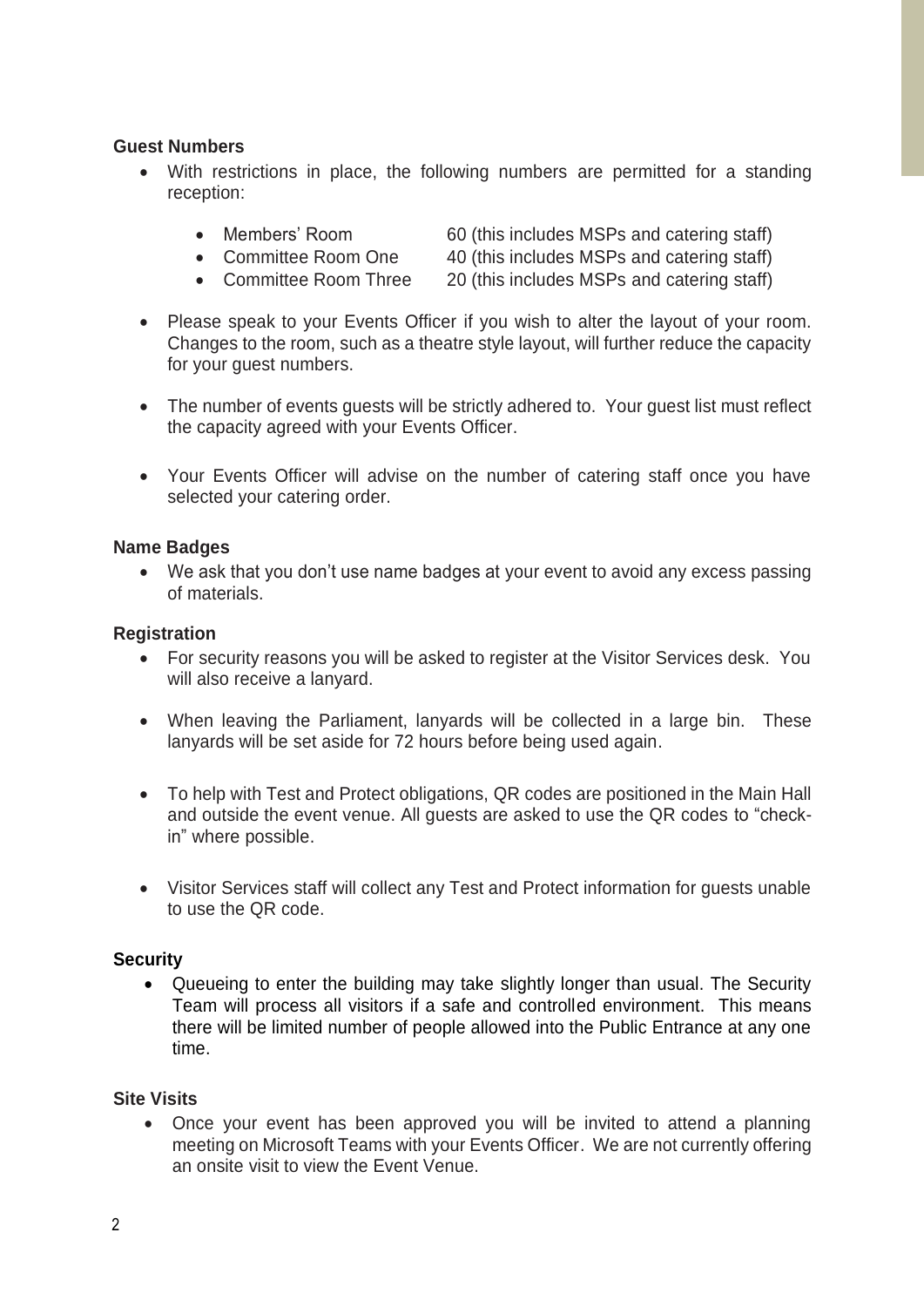#### **Stall Events**

• Stall events are currently not taking place due to the restrictions on event deliveries. Introducing tables for leaflets, programmes, etc into your event will further reduce the number of event guests. Items that will result in multiple touching of several event guests are not currently permitted.

#### **Test and Protect**

- All guests to the Scottish Parliament are encouraged to download the Check In Scotland app [using this link.](https://www.checkin.scot/)
- All guests are asked to complete a lateral flow test before travelling to the Scottish Parliament and to arrange a PCR test if the lateral flow result is positive. Guests are asked not to travel if they are showing any COVID related symptoms or are awaiting the results of a PCR test.

#### **Ventilation**

• Windows will be opened in all event venues, where possible, to offer additional ventilation. Guests should be advised to wear suitable clothing as we move into the colder months.

Last updated on Tuesday 25 January 2022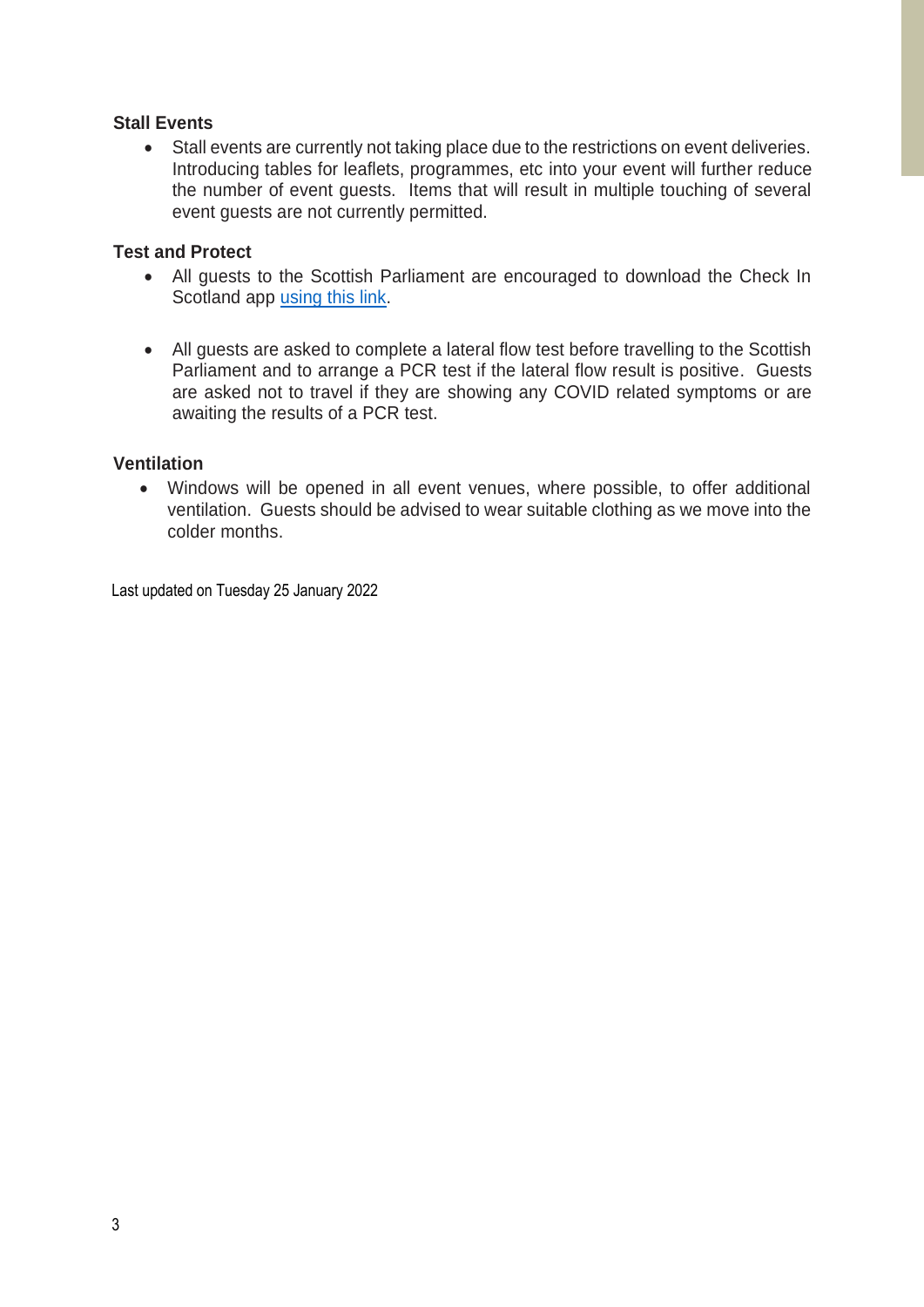## **Accessibility**

The Scottish Parliament is fully committed to being open and accessible to all. This commitment recognises that the building will be visited by people with a variety of different requirements for example people with hearing loss, visual impairment, mobility access needs or those on the autistic spectrum.

Accessibility Provisions

- An Easy Read 'Visiting the Scottish Parliament' leaflet provides details of the provisions in place for visitors. This leaflet also describes the Security measures in place at the building. Further details of the provisions in place can also be found on the [Accessibility information for visitors](http://www.parliament.scot/visitandlearn/12518.aspx) webpages.
- The Scottish Parliament is a fully wheel-chair accessible building. There are hearing loops available at key points throughout the building including the reception desks, café and shop.
- We can also support access needs in a variety of different ways, for example through a free wheelchair and pushchair loan service for visitors; assisting with language interpretation, communication support and the availability of quiet spaces.
- Should any guests require personal assistance, this service can be provided through an external organisation. This will need to be requested in advance and there will be a cost.

The Scottish Parliament is consistently working to improve the accessibility for all visitors and values all feedback received. Please discuss any accessibility requirements with the Events and Exhibitions Team.

## <span id="page-5-0"></span>**Access to Event Venue**

- We aim for access to your event venue a minimum of 30 minutes before the arrival of your guests.
- Depending upon Parliamentary business, this time may vary at short notice.
- Parliamentary business always takes priority and the Scottish Parliament reserves the right to alter your time of access on the day if required.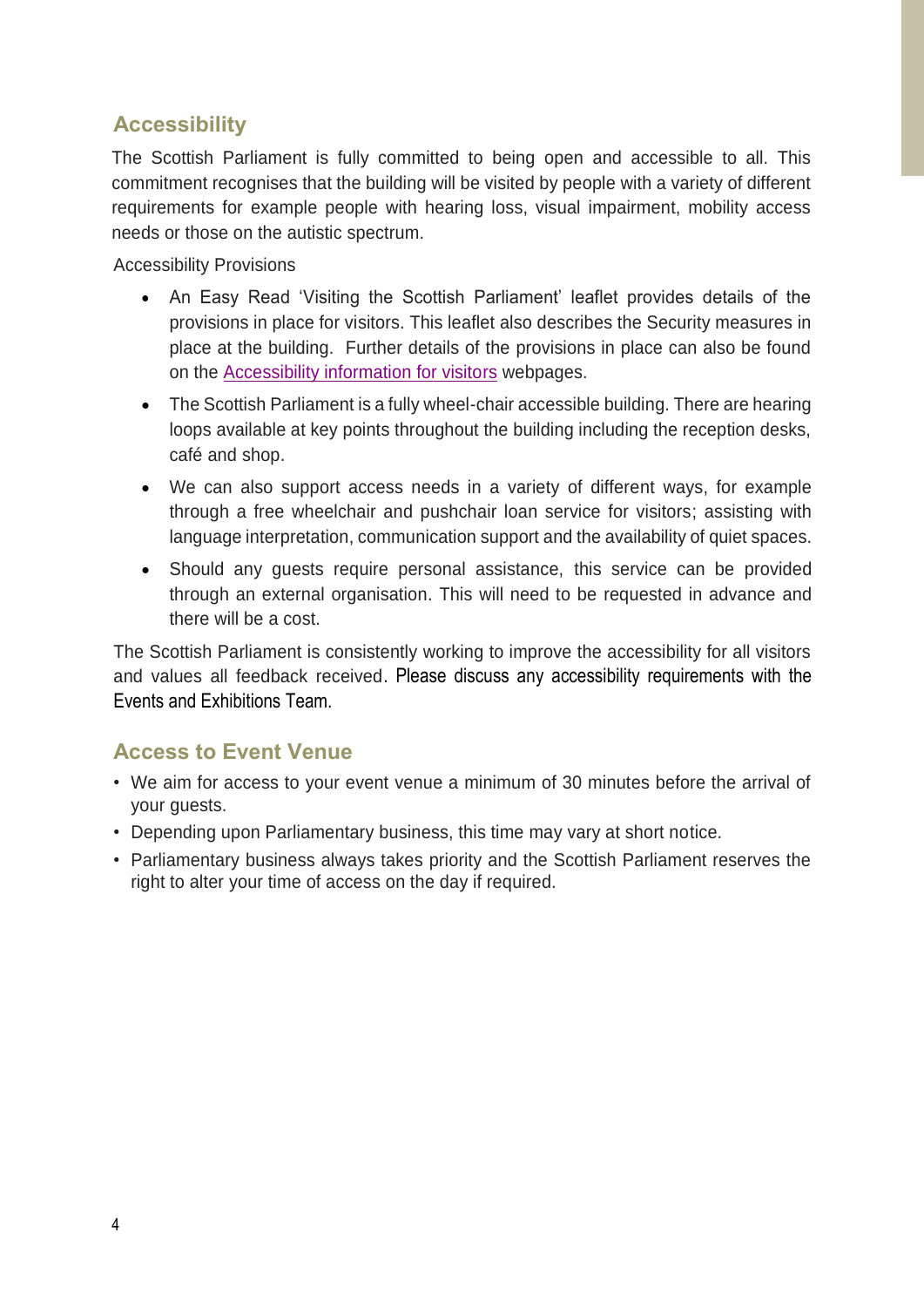## <span id="page-6-0"></span>**Arrival of Guests**

- All guests should arrive at the Public Entrance on Horse Wynd where they will be registered by Visitor Services Staff.
- Guests should arrive in time to go through the security checks. Details are provided in the [Guest Information](https://archive2021.parliament.scot/Eventsandexhibitions/Information_for_Guests_Dec2021.pdf) Leaflet.
- Please include the following text in any joining instruction that you send to guests: 'Registration for this event will open {Please insert the correct time that is 30 minutes before the start of the event} and will close {Please insert the correct time that is 15 minutes after the start time}.
- Guests who are attending events in the Garden Lobby and Members' Room will leave via the Canongate; all other guests will depart via the Main Hall exit on [Horse Wynd.](http://www.streetmap.co.uk/map.srf?x=326787&y=673870&z=1&sv=326787) It is essential that you give us accurate guest arrival and departure times so that we can ensure that Security staff are available.

#### <span id="page-6-1"></span>**Assistance Dogs**

• The Parliament welcomes visitors with guide and assistance dogs. We have bowls for water and will make them available at the event. It will help if you can let us know if these will be needed before the event.

## <span id="page-6-2"></span>**Audiovisual Equipment**

- The Scottish Parliament is able to provide some audiovisual facilities for your event or exhibition.
- Facilities available at no cost include: laptop, projector, plasma screen and PC, flip charts, lectern and display boards.
- Depending on the venue and content of your event you may require additional audiovisual equipment, such as microphones and PA systems, which can be hired through our nominated service provider. They will also be able to provide a technician, at a cost, to support the event if you require it. Details of these services can be discussed with your Event Officer at your planning meeting.
- The plasma screen and PC are Microsoft Office 2010 compatible. All the plasma screens have speakers and are enabled for sound.
- Please also see the section on Wi-Fi.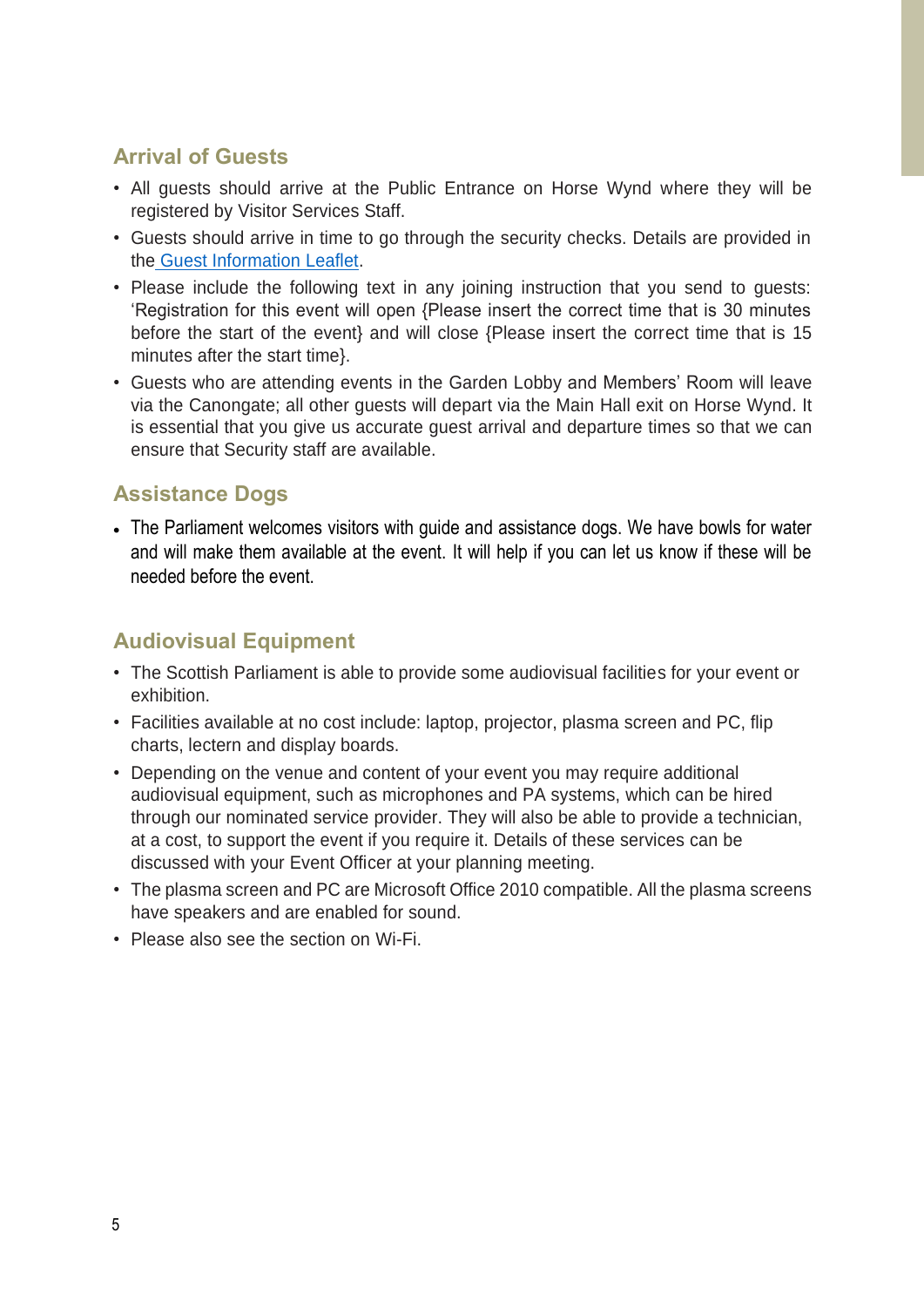## **Branding**

- Organisations hosting events are permitted to use limited/appropriate branding within the area where the event is taking place. Please discuss this with your Events Officer.
- No branding is permitted in public areas of the building.
- Organisations are not permitted to use the Parliament logo on invitations, programmes or on any materials relating to their event.
- We reserve the right to remove from view any branding material not deemed appropriate

## <span id="page-7-0"></span>**Cancellations**

• Please refer to your events contract for cancellation deadlines. A contract will be sent out after your planning meeting.

## <span id="page-7-1"></span>**Complaints**

• The Scottish Parliament has procedures in place for dealing with **[complaints](https://www.parliament.scot/about/complaints)** about its staff and services. If you have a complaint relating to an event, please speak to a member of Events staff in the first instance or contact the Events and Exhibitions Team by emailing **[eventsandexhibitions@parliament.scot](mailto:eventsandexhibitions@parliament.scot)** or calling 0131 348 6933.

## **Contracts**

• Event Organisers will receive a contract shortly after their planning meeting which should be returned to the Events and Exhibitions Team within 5 days of receipt.

## <span id="page-7-2"></span>**Costs for Events**

- You may not solicit donations from guests, either in advance, during or after your event to cover the costs of the event.
- You may not in any way charge an entry fee or ticket price for your event.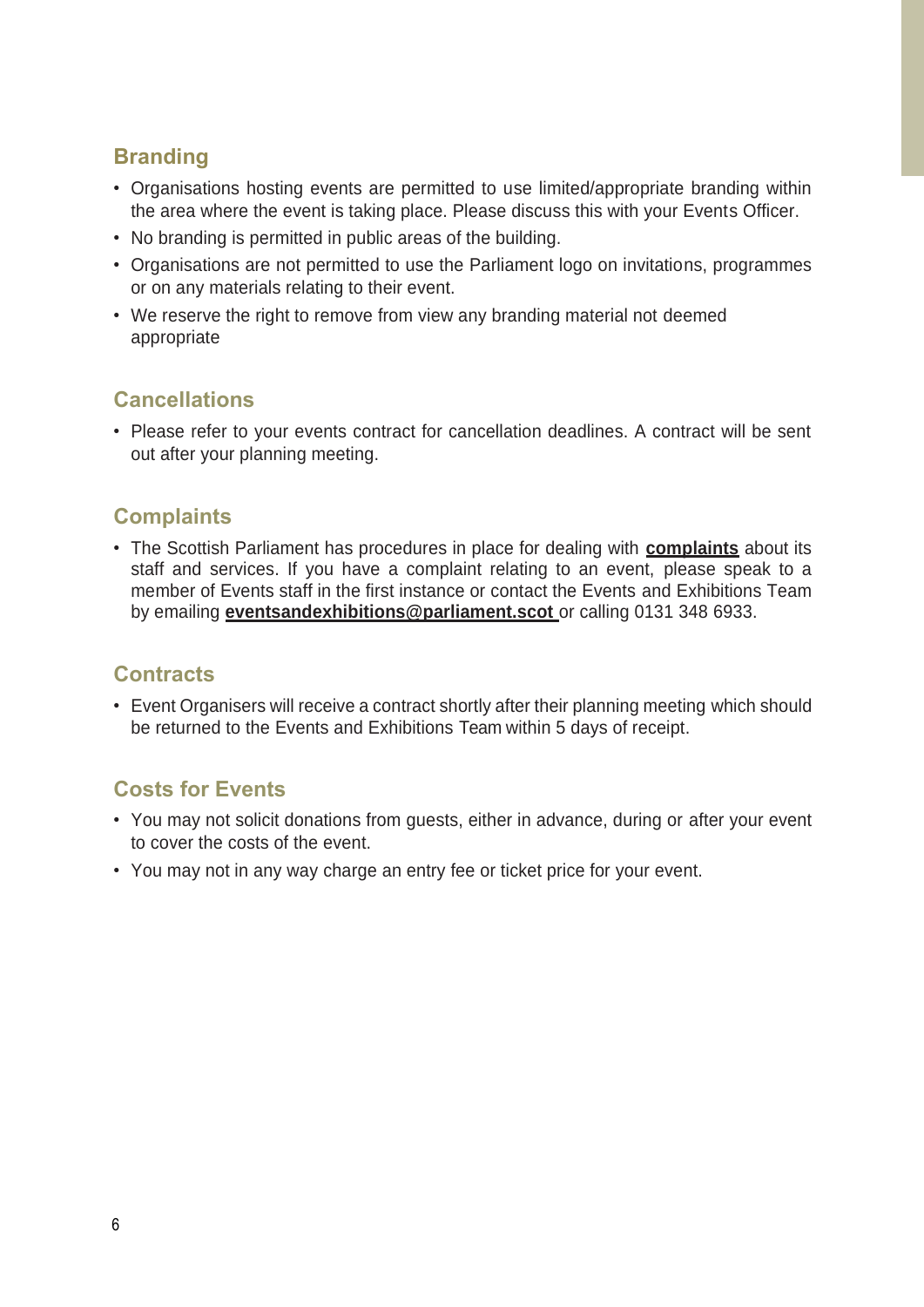#### **Deadline for Amendments**

• You must advise of any changes to your event well in advance but note we will only accept changes in line with the schedule below. This schedule will apply to all services provided by the Parliament and its contractors.

#### **Major amendments Notice required: 10 clear working days**

Major amendments are classified as:

- Changes to equipment and services that use external contractors or will require significant Parliament staff input.
- An increase or decrease in numbers that will necessitate the relocation of the event to another room or area if another venue can be found.
- Major changes to the timing of the event that may affect the working of the Parliament or the schedule of your MSP sponsor or guest speaker.

**Medium scale amendments Notice required: 7 clear working days**

Medium scale amendments are classified as:

- Changes to equipment and services that are provided by the Parliament or on-site contractors.
- Adjustments to agreed room layout.
- Minor adjustments to the programme for your event that do not affect the start and end times of your event but that may affect the delivery of hospitality and other services during the event itself.

#### **Minor amendments Notice required: on the day**

Minor amendments are classified as:

• Slight changes to room layout.

#### <span id="page-8-0"></span>**Delivery and Removal of Equipment**

- All deliveries must be discussed and agreed with your Events Officer 14 days prior to your event.
- Arrangements can be made to deliver equipment to the Service Yard via the vehicle entrance on Holyrood Road. You will be required to remove your vehicle and park it elsewhere after the delivery. There is no on-site parking at the Scottish Parliament
- All deliveries will be subject to a search before being moved through the building and all electrical items must show evidence of being PAT tested.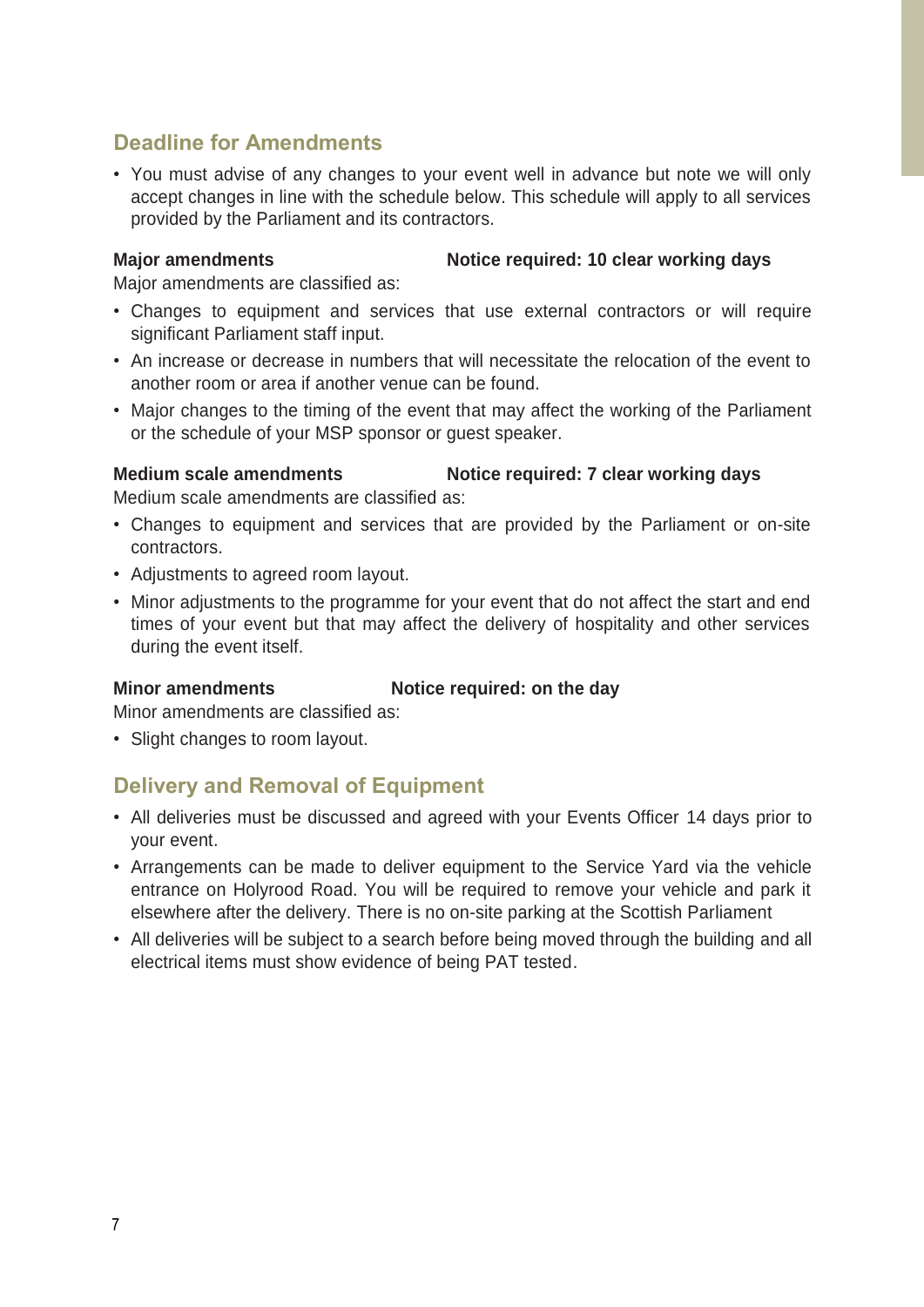## <span id="page-9-0"></span>**Equalities Statement**

- The Scottish Parliamentary Corporate Body (SPCB) is committed to promoting equal access to the services which it provides. It will seek to ensure that all service users are treated fairly, with respect and without bias.
- No service user will receive less favourable treatment than others because of her or his gender; gender identity; sexual orientation; racial group (which includes colour, race, nationality, national or ethnic origin); religion, religious belief, or similar philosophical belief (or lack of any of these); disability; and age.
- Organisers are asked to take account of this in their approach to SPCB staff and to guests.

## <span id="page-9-1"></span>**Equalities Act 2010**

- The Equality Act 2010 places a duty on the Scottish Parliamentary Corporate Body (SPCB) to:
	- eliminate unlawful discrimination, harassment, victimisation and other conduct prohibited by the Act
	- advance equality of opportunity between people who share a protected characteristic and those who do not
	- foster good relations between people who share a protected characteristic and people who do not share it
- This legislation brings together all the previous equal opportunities legislation and covers all our policies, facilities and services including in this instance our event service.
- In any service we provide, the SPCB has a duty to anticipate the needs of people who engage with the Parliament. It is not enough to respond to issues as they arise; instead, our role is to anticipate barriers which could impede protected equality groups. This will ultimately help to remove barriers which are causing disadvantage and should result in a greater number of people, from a more diverse cross-section of society, engaging with the Parliament. We aim to assist in achieving this by ensuring that any events held here in the Parliament are accessible to all.
- As an event organiser, you also have responsibilities under the Act to make your event as open and accessible to all as possible. This could include things such as ensuring a diverse range of participants at your event as appropriate, providing accessible information before and during the event or providing assistance at the event, for example, British Sign Language interpreters, other language interpreters, sighted guides, audio description of the event or personal assistants.
- We strongly advise you to ask your guests in advance of the event whether any access arrangements or adjustments need to be put in place. It would be helpful to know this information prior to the event as there are certain types of adjustment which require several days-notice and cannot be made on the day of the event. It will also mean that your invited guests can fully access and participate in your event. Information on how we can assist with provision for people who have specific requirements is included in this pack. If you are unsure of the existing provision which is in place, please contact the Events and Exhibitions Team
- For further general information on the Equality Act please see: **[www.equalityhumanrights.com/en/equality-act/equality-act-2010](http://www.equalityhumanrights.com/en/equality-act/equality-act-2010)**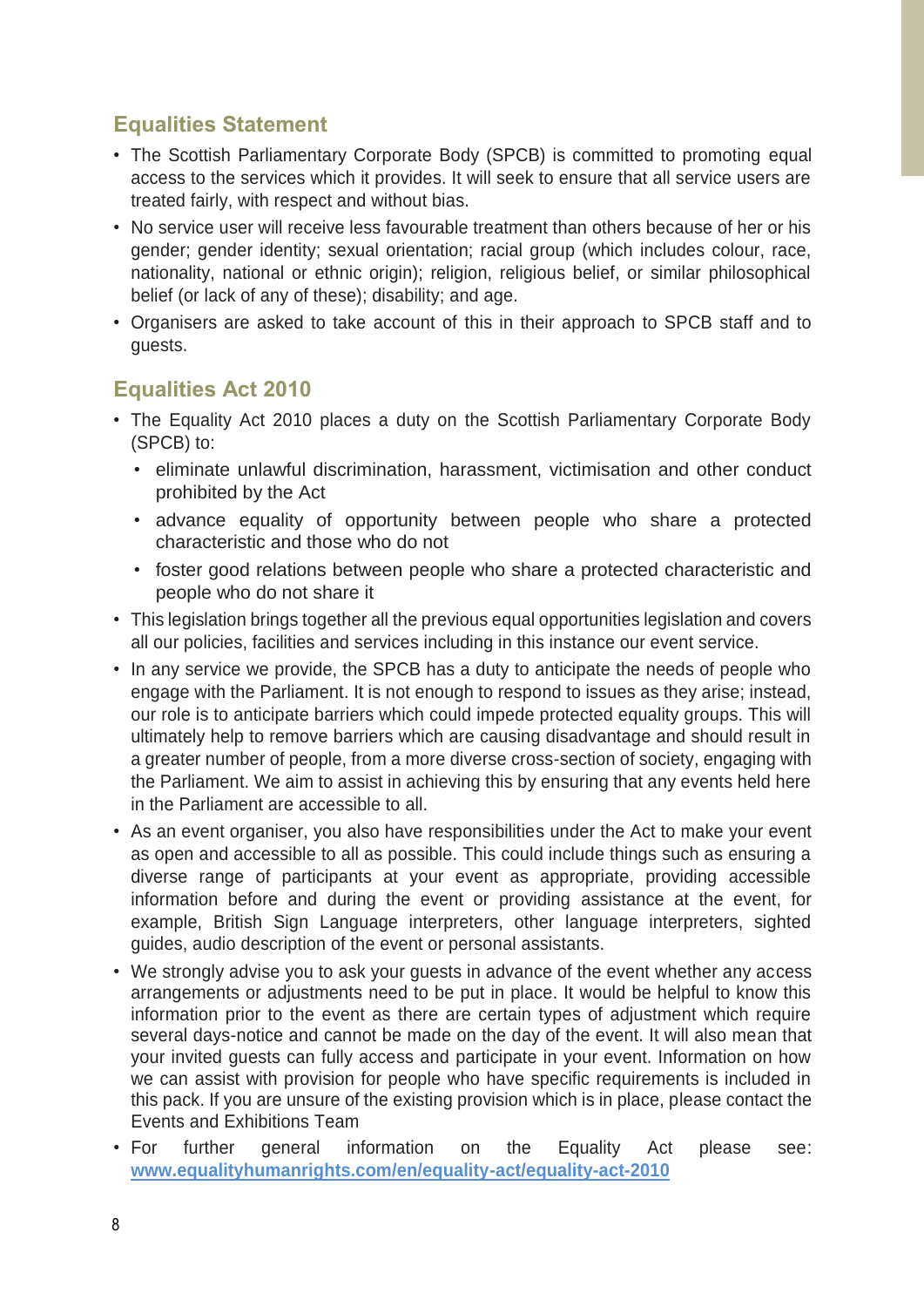## <span id="page-10-0"></span>**Events Catering**

- If you have specific enquiries relating to the hospitality for your event or are working to a fixed budget and wish to explore available options further please speak to your Events Officer who will liaise with the Parliament's catering team on your behalf.
- External catering may be permitted if your event is focused on food and drink and must be provided as samples only or for religious reasons.
- External catering is also permitted at your event upon the request of dietary requirements relating to religion and if the Parliament's catering team can't provide.
- You will be asked to complete the External Catering Questions form for consideration. Please note the Parliament's catering team will not assist with receiving, storing, serving or monitoring your food when it is on the premises. They will assist only with the provision of and clearing of plates and glassware.

## <span id="page-10-1"></span>**Filming/Photography**

- Permission to film/photograph your event will be given on an event-by-event basis on behalf of the Scottish Parliamentary Corporate Body (SPCB) by the Events and Exhibitions Team.
- Organisations wishing to film/photograph their event at the Scottish Parliament should submit a request in writing to their sponsoring MSP.
- You will only be able to proceed with filming/photography once agreement has been given and you have agreed to abide by the SPCB's Terms and Conditions on filming/photography.
- Only when the agreement is in place, you are allowed to invite your own photographer to attend your event. The photographer should only take photographs in the area where your event is taking place. You should advise your guests that you have a photographer in attendance.
- The name of the photographer should be included on your Guest List.
- Photography for exhibitions is permitted. If possible avoid flash photography. When taking photographs in the Garden or Members' Lobby, given the close proximity of Parliament staff offices, you are asked to show due courtesy and consideration for other building users.

#### **Public Photography**

• Any photos that are taken by visitors/guests are for personal use only; they should not be published or used for commercial purposes.

## <span id="page-10-2"></span>**Fundraising**

- No individual or organisation may profit financially, directly or indirectly, from hosting an event at the Scottish Parliament. We reserve the right to cancel the event if we discover that it is being organised or promoted in a manner calculated to achieve financial gain.
- <span id="page-10-3"></span>• The raising of funds or collections anywhere within The Scottish Parliament for any organisation other than the Parliament's nominated charity, PoppyScotland, is prohibited.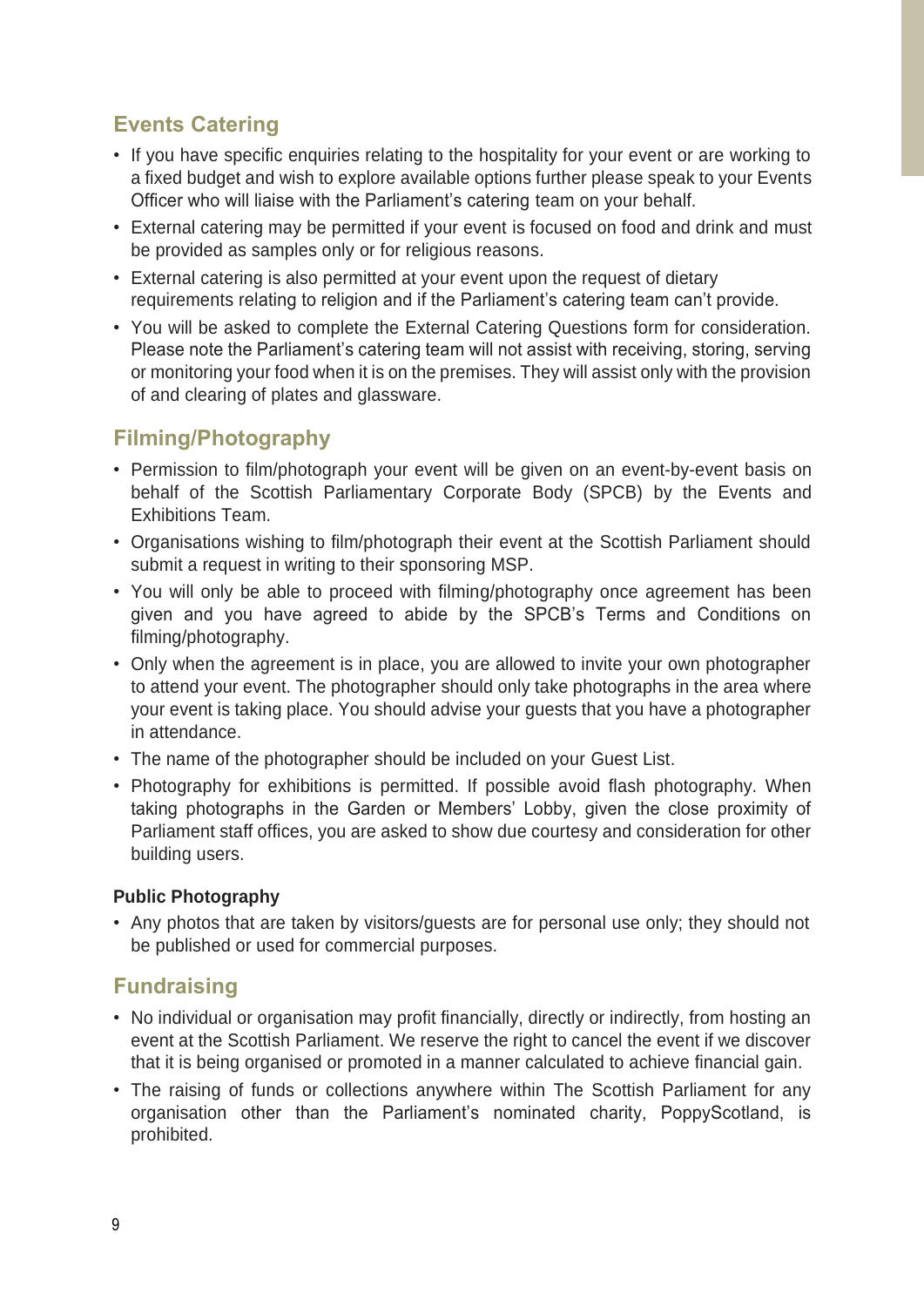#### **Gaelic at Your Event**

• The Gaelic Language (Scotland) Act 2005 was passed by the Scottish Parliament with a view to securing the status of the Gaelic language as an official language of Scotland commanding equal respect to the English language. The Scottish Parliamentary Corporate Body (SPCB) has a Gaelic language plan and asks external hosts to consider how Gaelic can be used at their event at the Parliament. Please contact your Events Officer to discuss this in more detail.

#### <span id="page-11-0"></span>**Guest Information Document**

- The **[Guest Information Document](https://archive2021.parliament.scot/Eventsandexhibitions/Information_for_Guests_Dec2021.pdf)** contains details of how to get to the Scottish Parliament, transport and nearby parking facilities and tells your event guests what to expect when they arrive.
- Please ensure this document is distributed to all of your guests prior to the event.

#### <span id="page-11-1"></span>**Guest List**

- You will provide your Events Officer with the guest list on the Thursday of the week prior to your event using the [Event Guest Template.](https://archive2021.parliament.scot/Eventsandexhibitions/Guest_List_TemplateOct2021.xlsx)
- Your final guest list must be submitted by 5.00pm the day before your event.

#### <span id="page-11-2"></span>**Health and Safety**

- Ensuring the safety and comfort of all visitors is essential. Health and Safety procedures cannot be comprised to accommodate events.
- In the event that a fire or an emergency situation is reported in the building, staff and guests will be informed of the action to take by voice alarm messages.
- Information in relation to any guest who will require specific assistance in evacuating the building must be sent to your Events Officer in advance.
- Parliament officials are responsible for the evacuation of all guests and visitors. Should an evacuation be necessary during an event, a decision will be made as to whether or not the event can continue.

#### <span id="page-11-3"></span>**Induction Loops**

- Induction loop systems are available in several locations throughout the Scottish Parliament including the Debating Chamber, Committee Rooms, meeting rooms, public cafe and the Visitor Information Desk.
- Induction loops can also be hired in where not currently available; the Garden Lobby and the Members' Room.
- Infra-red systems are available in the Debating Chamber and Committee Rooms. An infra-red system can be used by anyone requiring assistance with hearing, who does not have a hearing aid.
- In order to use the induction loop or infra-red system in the Committee Rooms, microphones around the table must be used; other audio systems, such as videos or presentations playing from a plasma screen, will not be included.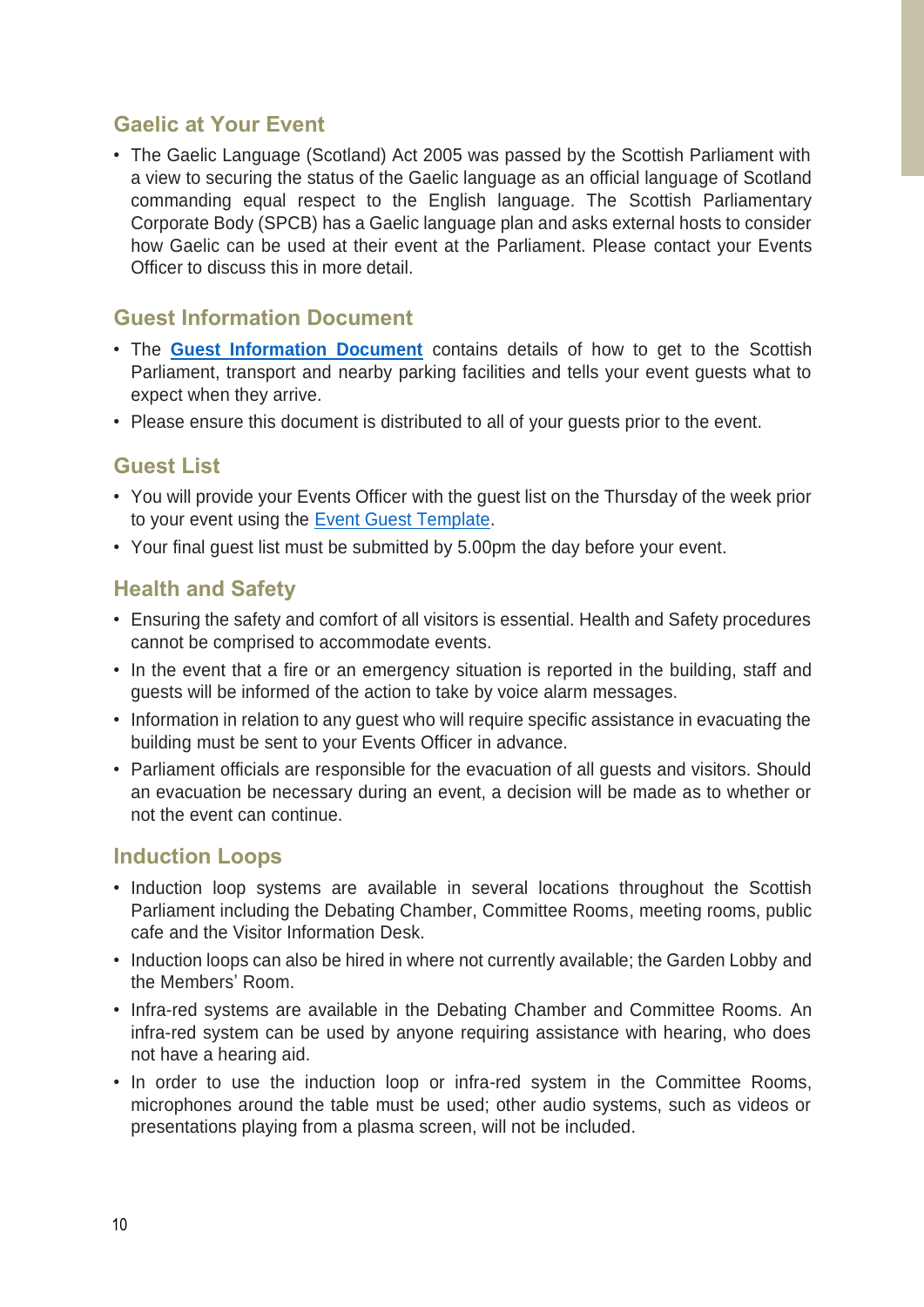#### **Insurance and Liability**

- If such indemnity is required it is your responsibility to arrange appropriate insurance. We do not have in place insurance or other arrangements to indemnify you, your employees, helpers, guests or performers in respect of any legal liability arising from any act or omission on your part or on their part in the course of the event.
- You must inform us if it is proposed to include in the event any performance or other activity involving a risk of physical injury to any person or a risk of damage to property. We reserve the right not to permit the performance or activity in question, or alternatively to allow it to proceed subject to such conditions as we may specify, including conditions relating to insurance arrangements.
- The Events and Exhibitions Team can advise on appropriate display methods for valuable or vulnerable materials in special circumstances but the display spaces available during events are more suited for information-based exhibits and displays.

#### <span id="page-12-0"></span>**Interpreters**

• If you need language interpretation – including British Sign Language (BSL) – or other communication support to make your event accessible for your guests, we can provide you with details of our contractors, enabling you to contact them direct about your requirements. Please discuss this with your Events Officer.

#### <span id="page-12-1"></span>**Invitations**

- Please ensure that your invitations include the name of your MSP sponsor in the first line. For example: 'You have been invited to Event X, sponsored by X MSP, within The Robert Burns Room at the Scottish Parliament'. The invitee list must be approved by your sponsoring MSP.
- To meet legal requirements and to ensure the safety and comfort of your guests, please ensure that the following text is included in your letter of invitation: 'Prior to attending the event please contact the event organiser if you have any specific access requirements or if you require personal assistance in the event of an evacuation.'
- All Members will be invited to your event via your sponsoring MSP. Please do not invite Members direct. This invite must be shared with your Events Officer.

#### <span id="page-12-2"></span>**Invoices**

- To ensure that you are invoiced correctly, details must be provided in advance of your event within the **[Finance and Bulletin Form](https://archive2021.parliament.scot/Eventsandexhibitions/Finance_and_Bulletin_Information_2020.doc)**. Please also consider if a purchase order or other finance reference is required on the final invoice.
- This form has two sections and requires your address and any financial tracking / reference number required for the invoice
- If you require more than one invoice, e.g. if catering costs are to be split between cohosts, details for each invoice must be provided to your Events Officer in advance.
- Paying by card over the telephone is available and can be taken by your Events Officer.
- It is the responsibility of the host organisation to meet all costs in full for services contracted from the Scottish Parliament. We will advise you of these before your event.
- No organisation can hold an event if there is an outstanding debt from a previous event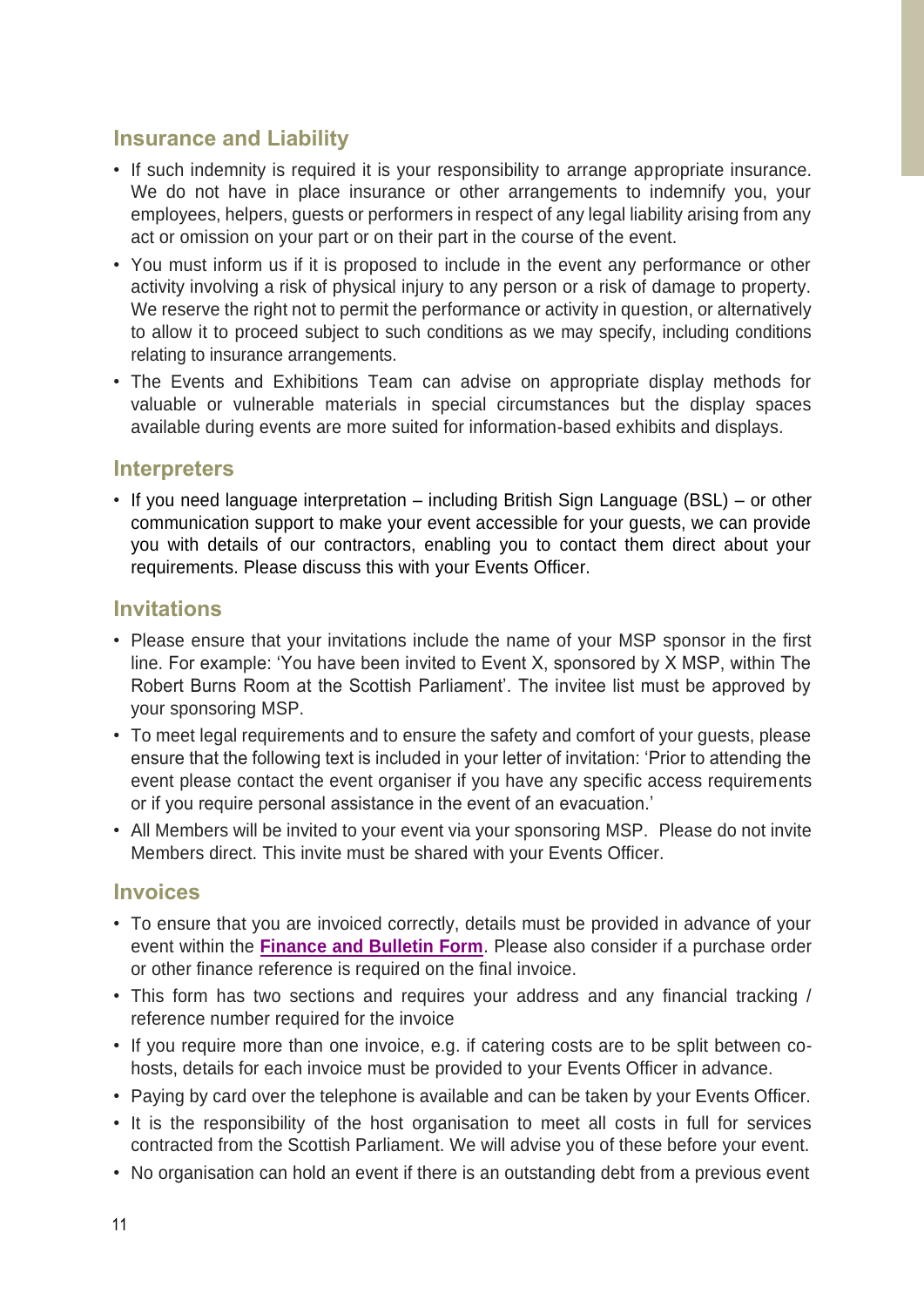#### <span id="page-13-0"></span>**Launches**

- Organisations are not permitted to use the Parliament complex for official launches of any kind. Events can be held to allow organisations to debate a recently launched document or report, for example, allowing invited guests and MSPs to discuss and engage on its topic.
- Accommodation may be booked to launch any book written by a Member. Members may also book accommodation to launch books written by other authors, provided they fall within the following categories:
	- anthologies of Members' speeches and extracts from their diaries authorised by the Member or their family
	- biographies of former Members of the Parliament authorised by the Member or their family
	- books commissioned by or on behalf of the SPCB
- Note that the sale of books at any of the above launches is permitted.

## <span id="page-13-1"></span>**Lobbying**

- The Lobbying (Scotland) Act 2016 has been in force since 12 March 2018. As organiser, you will wish to make yourself aware of what this means for your organisation and any interactions your invited guests may have with MSPs, members of the Scottish Government, the Permanent Secretary or Special Advisers, at your event.
- This [Information Leaflet](https://www.parliament.scot/-/media/files/Lobbying/Booklet.pdf) provides a brief overview of the requirements of the Act. Further information can be found in the [Parliamentary Guidance](https://www.lobbying.scot/SPS/Home/Help) produced to accompany the Act: this contains specific information to assist organisers of events.
- Any queries please contact the Lobbying Registrar Office [lobbying@parliament.scot](mailto:lobbying@parliament.scot) or call 0131 348 5408.

## <span id="page-13-2"></span>**Mobility Aids**

- The Parliament has a number of wheelchairs and pushchairs which can be loaned to visitors. These should be booked in advance by speaking to your Events Officer.
- Unfortunately, the Parliament cannot provide assistance around the building for wheelchair users, however, should any guests require such a service this can be provided through an external organisation if requested in advance. Please note that this service does incur a cost. This must be communicated to the Events and Exhibitions Team in advance.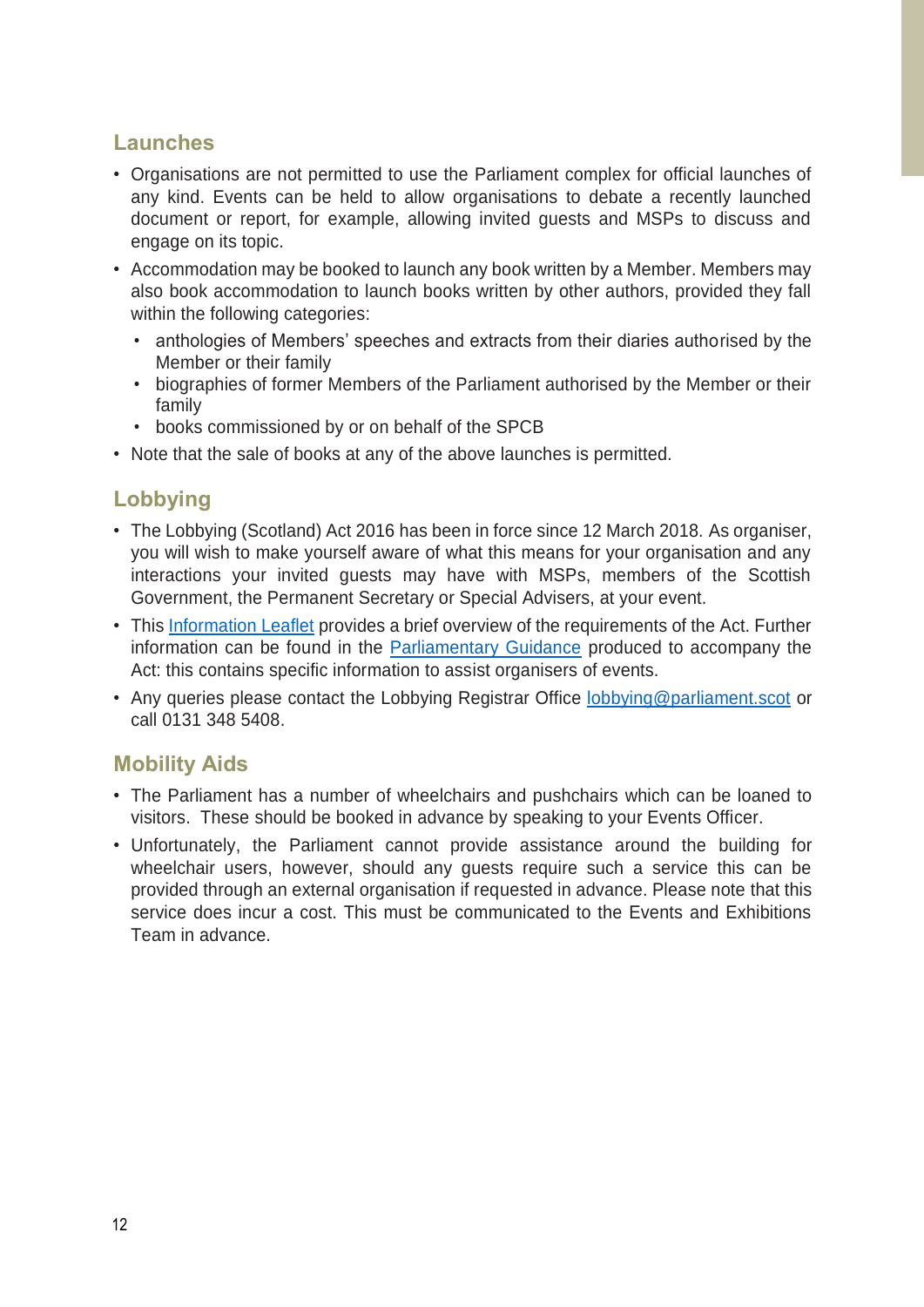#### <span id="page-14-0"></span>**Music and Performance at Events**

- Organisations are welcome to use music as part of an event. This should be discussed and agreed in advance with your assigned Events Officer. Restrictions do apply to avoid disruption to other building users.
- You must inform us if it is proposed to include in the event any performance or other activity involving a risk of physical injury to any person or a risk of damage to property. Our agreement to performances of this nature will be subject to the clauses contained within the Events Contract. Please see section on Insurance and Liability.

#### <span id="page-14-1"></span>**Name Badges**

- The Scottish Parliament's Visitor Services Team will issue names badges for Garden Lobby events only. These must be supplied to your Events Officer in alphabetical order by surname 72 hours in advance of you event.
- You are welcome to issue your own name badges to your guests if your event is in any other venue.
- As a courtesy to your event guests, we ask you to rack the badges as opposed to laying out on the table. Your Events Officer can provide badge racks.

#### <span id="page-14-2"></span>**Parking**

- There is no public parking at the Parliament.
- Information about off-site parking is contained within the **[Guest Information Document](https://archive2021.parliament.scot/Eventsandexhibitions/Information_for_Guests_Dec2021.pdf)**.
- Six public parking spaces are reserved for disabled people on Horse Wynd. Please note that these parking bays are for visitors to the Holyrood area in general, not just for visitors to the Parliament. These parking bays can be used by all blue badge holders and cannot be booked in advanced. Blue badge holders can also park on single yellow lines and these are available near to the Parliament building.

## **Personal Emergency Evacuation Plans (PEEPs)**

• Where you have been notified in advance by your event guest(s) that they require individual assistance in the event of an evacuation, please notify us promptly and we will arrange an emergency evacuation plan prior to the event with your assistance or direct with the individual(s).

#### <span id="page-14-3"></span>**Photocall**

- Photocalls in the Scottish Parliament are considered under the same criteria and guidelines as a Member sponsored Event and Exhibition. Once a completed **[Event](https://www.parliament.scot/-/media/files/events/accessible-events-request-form.docx)  [Request Form](https://www.parliament.scot/-/media/files/events/accessible-events-request-form.docx)** is received and agreed The Events and Exhibitions Team will make contact and progress.
- Photocall slots are available in the Garden Lobby on a Tuesday or Wednesday lunchtime before Chamber business and on a Thursday after First Minister's Questions.
- Photocalls will generally last no more than 15 minutes.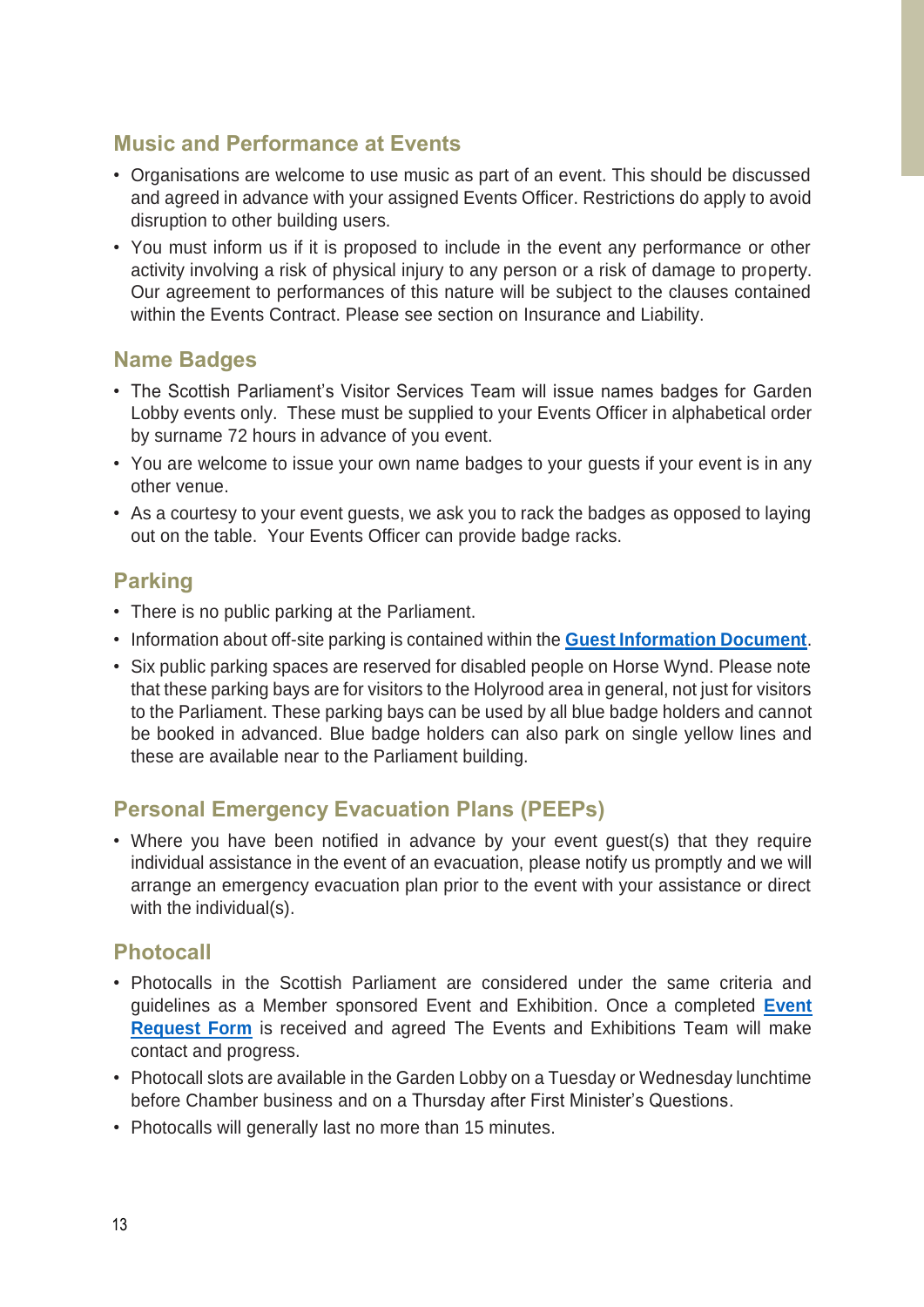## <span id="page-15-0"></span>**Registration**

- All guests will be registered on arrival by Visitor Services staff at the Visitor Services desk in the Main Hall.
- It is not possible to display registration materials or to distribute resources in the Main Hall.
- Guests will be given their event guest lanyard at registration and directed to a nominated assembly point. Events Assistants will then escort your guests to the event venue as required.

## <span id="page-15-1"></span>**Room Layout**

- All rooms and locations used for events at the Scottish Parliament are designed primarily for Parliamentary business. Fixed tables are a feature in all committee rooms. All of the rooms function effectively in any of the following layouts:
	- Roundtable
	- Theatre style (for conference and seminar)
	- Workshop
	- Reception

#### <span id="page-15-2"></span>**Security**

- Security procedures will be in place and all Event Organisers, hosts and guests are expected to comply with security procedures at all times. Event guest lanyards must be worn at all times
- As a security requirement, all event guests will be issued with an Event Guest lanyard by the Parliament.

## <span id="page-15-3"></span>**Site Visits**

• As part of the planning process, and once your event has been approved, you will be offered an event planning meeting. This will provide you with an opportunity to meet with your Events Officer and view the event venue if available.

#### <span id="page-15-4"></span>**Smoking**

• There is no smoking or vaping permitted, either within the Scottish Parliament buildings or its grounds.

## <span id="page-15-5"></span>**Social Media**

- You can find the Scottish Parliament's social media pages on: **Facebook:** [www.facebook.com/scottishparliament](http://www.facebook.com/scottishparliament) **Twitter:** [@ScotParl](http://twitter.com/ScotParl) **Twitter:** @VisitScotParl **Instagram:** @scotparl
- We welcome outside organisations promoting their event and would encourage you to like or follow the Scottish Parliament and mention in your posts.